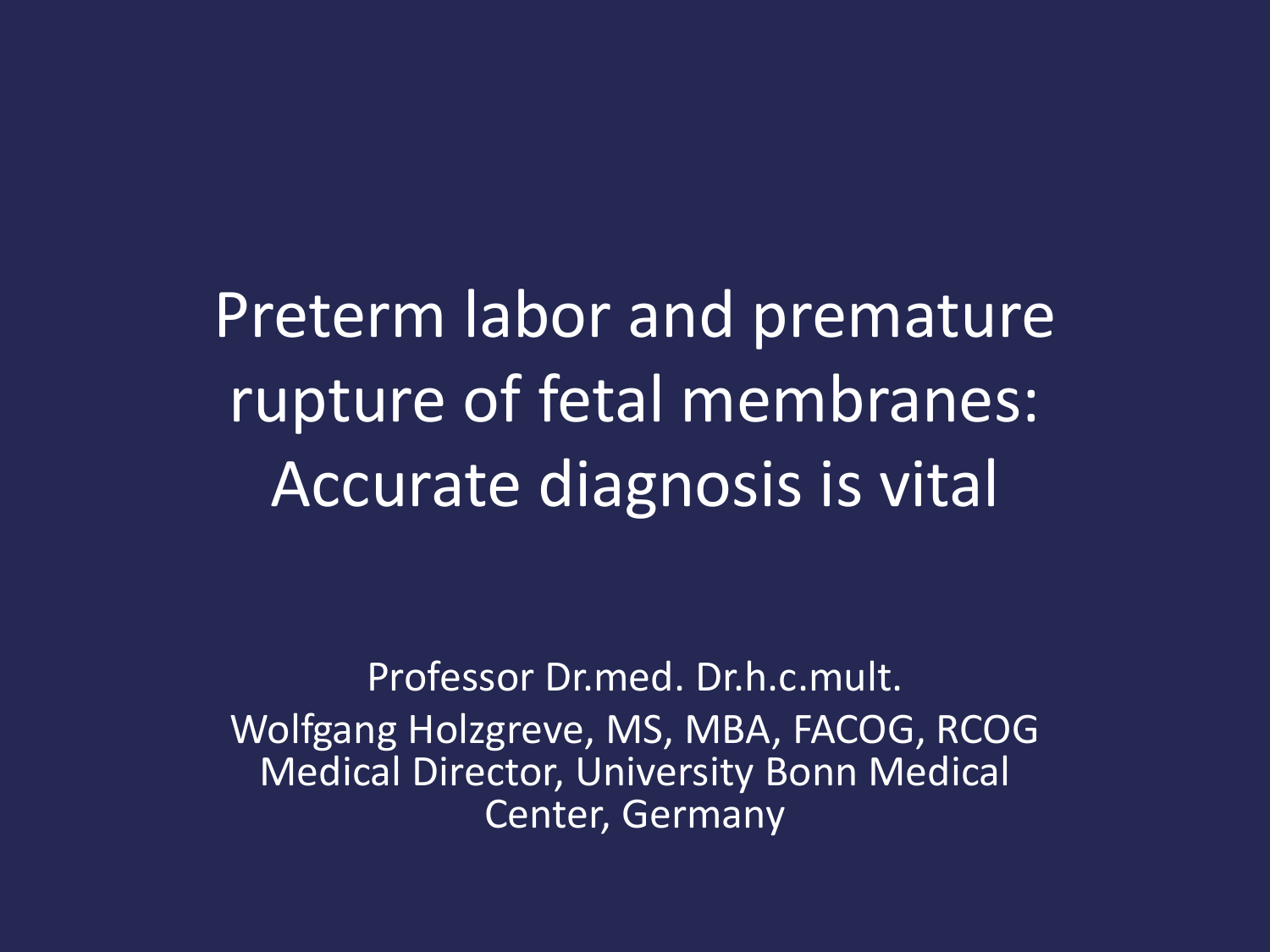## Preterm delivery (PTD)

- Delivery at <37 weeks
- Affects 5-9% of pregnancies, in the US 12-13%
- The rate has risen in most industrialized countries
- In the US 38% increase since 1981!
- Accounts for 75% of perinatal mortality

|                         | GA (wk)   | <b>Incidence</b> |
|-------------------------|-----------|------------------|
| Extreme<br>prematurity  | $<$ 28    | 5%               |
| Severe<br>prematurity   | 28-31     | 15%              |
| Moderate<br>prematurity | $32 - 33$ | 20%              |
| Near term               | 34-36     | 60-70%           |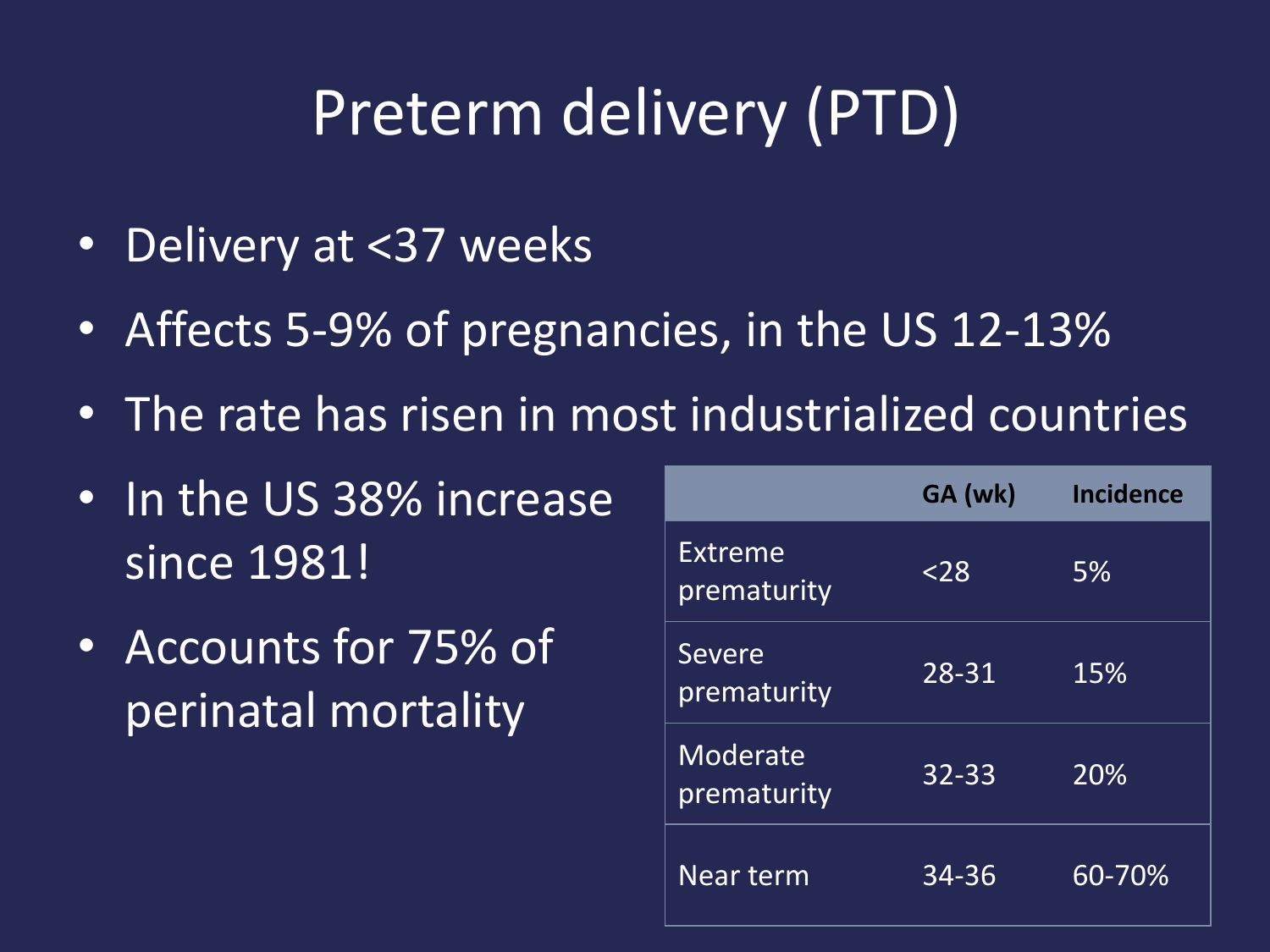## Pathways leading to PTD

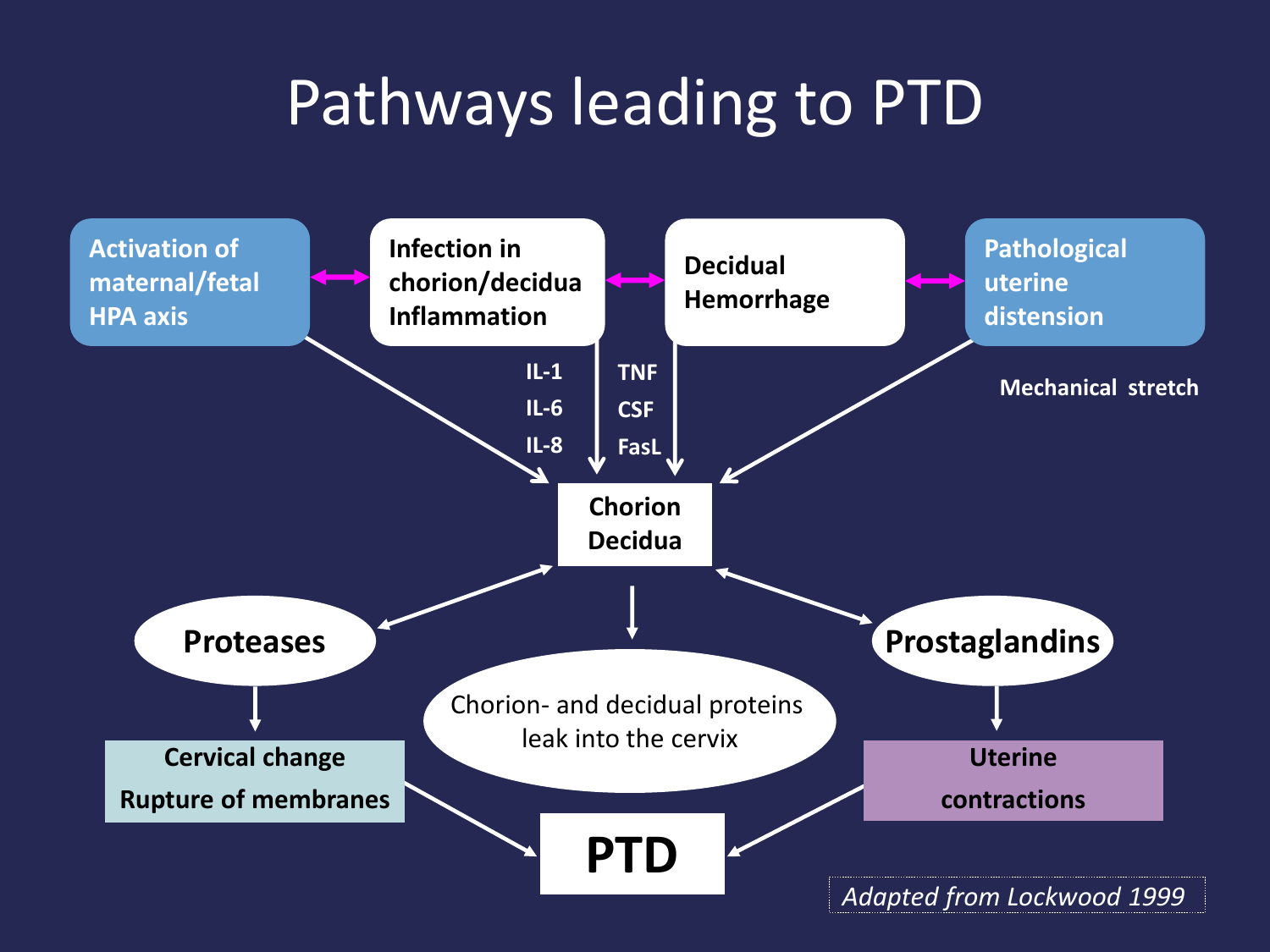## Etiology of spontaneous preterm birth

- Multifactorial
	- Obstetric
	- Immunologic, biochemical
	- Histopathologic and anatomic factors
	- Infections

**In 1/3 no risk factors can be identified**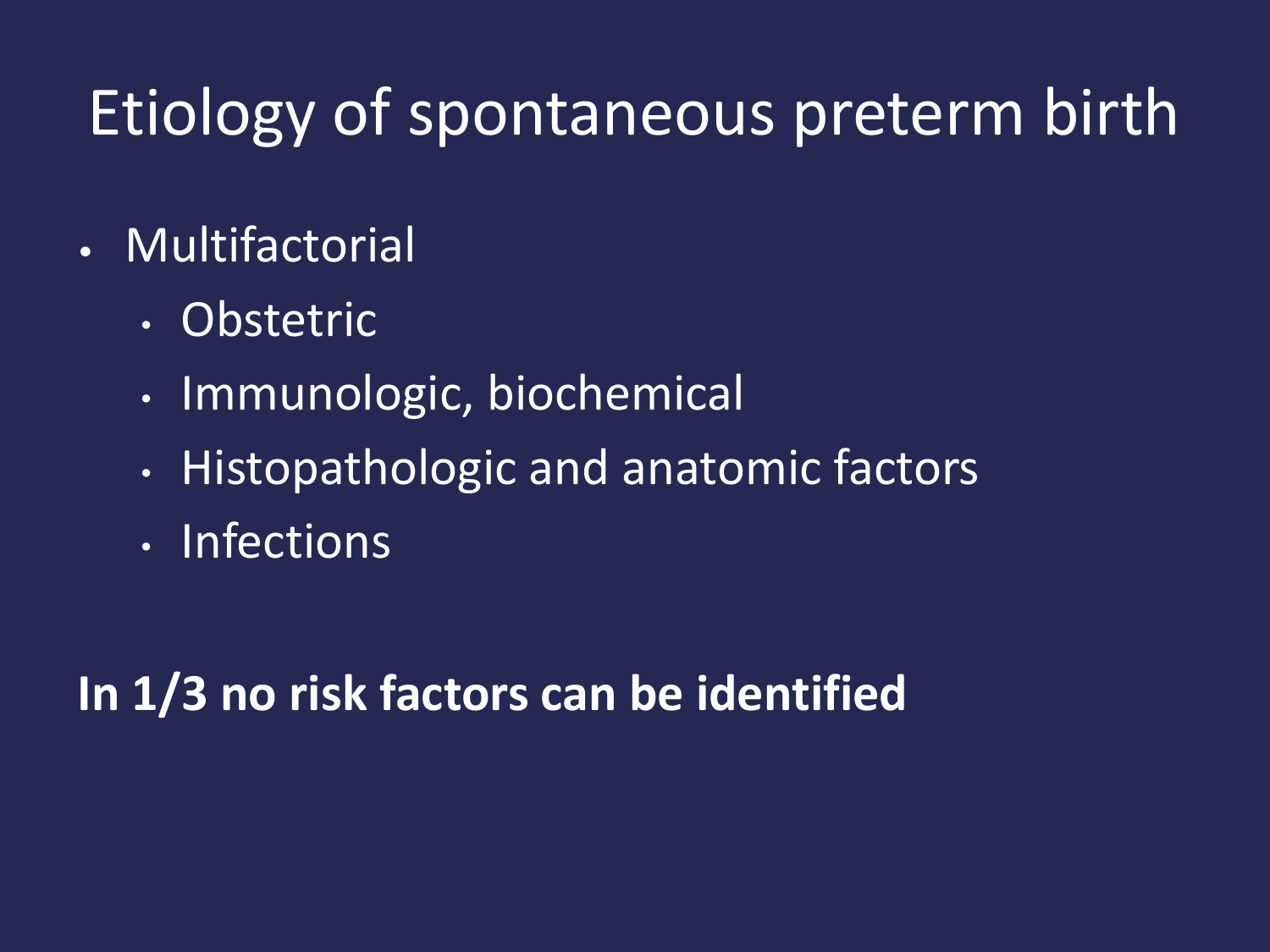### Preterm delivery precursors

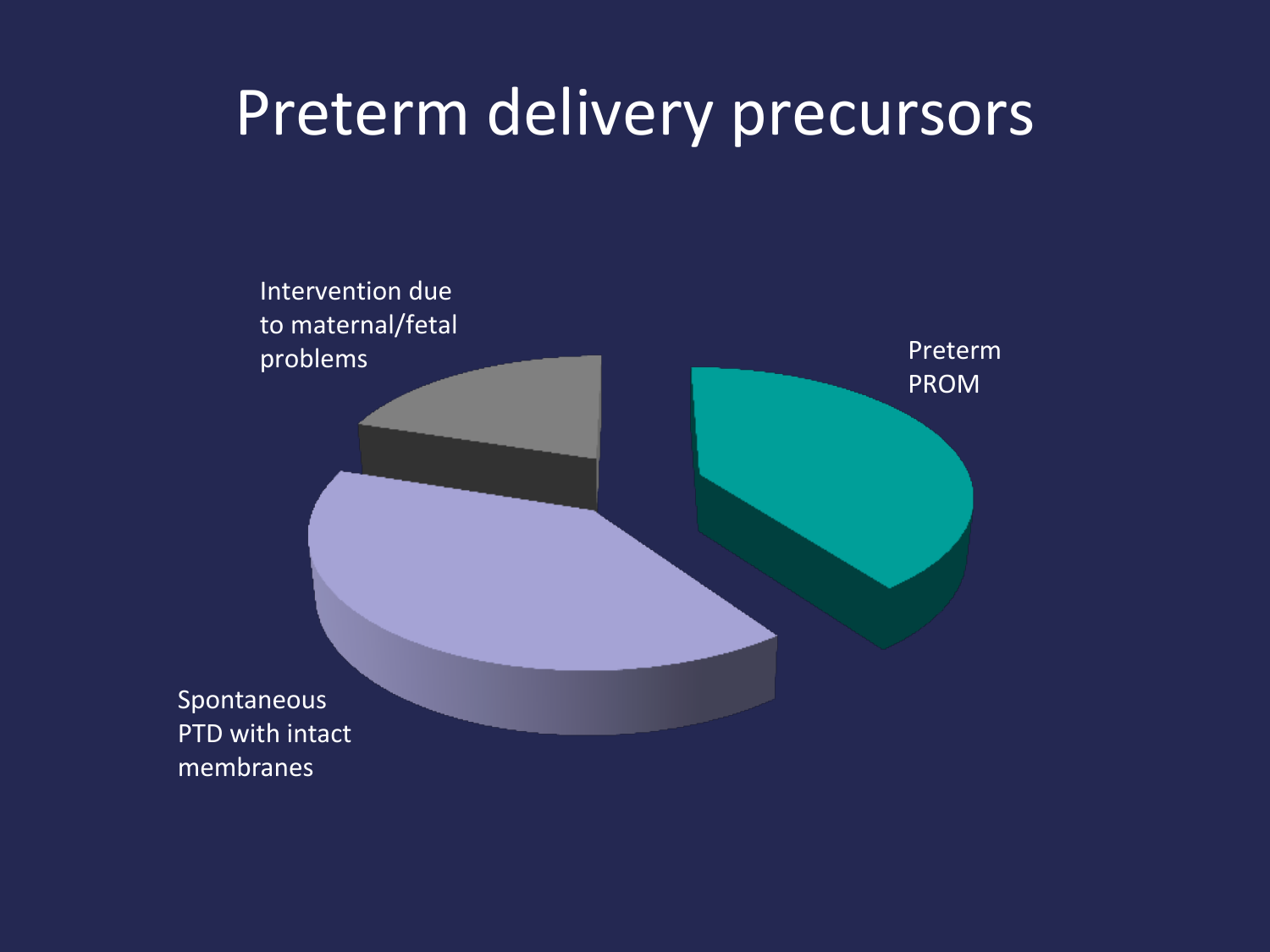## Premature rupture of fetal membranes (PROM)

- The major single identifiable cause of PTD
- Occurs in 5-15% of all pregnancies, preterm in 1-3%
- In 60% of cases, spontaneous labor occurs within 24 hrs
- The latency is longer, if PROM occurs preterm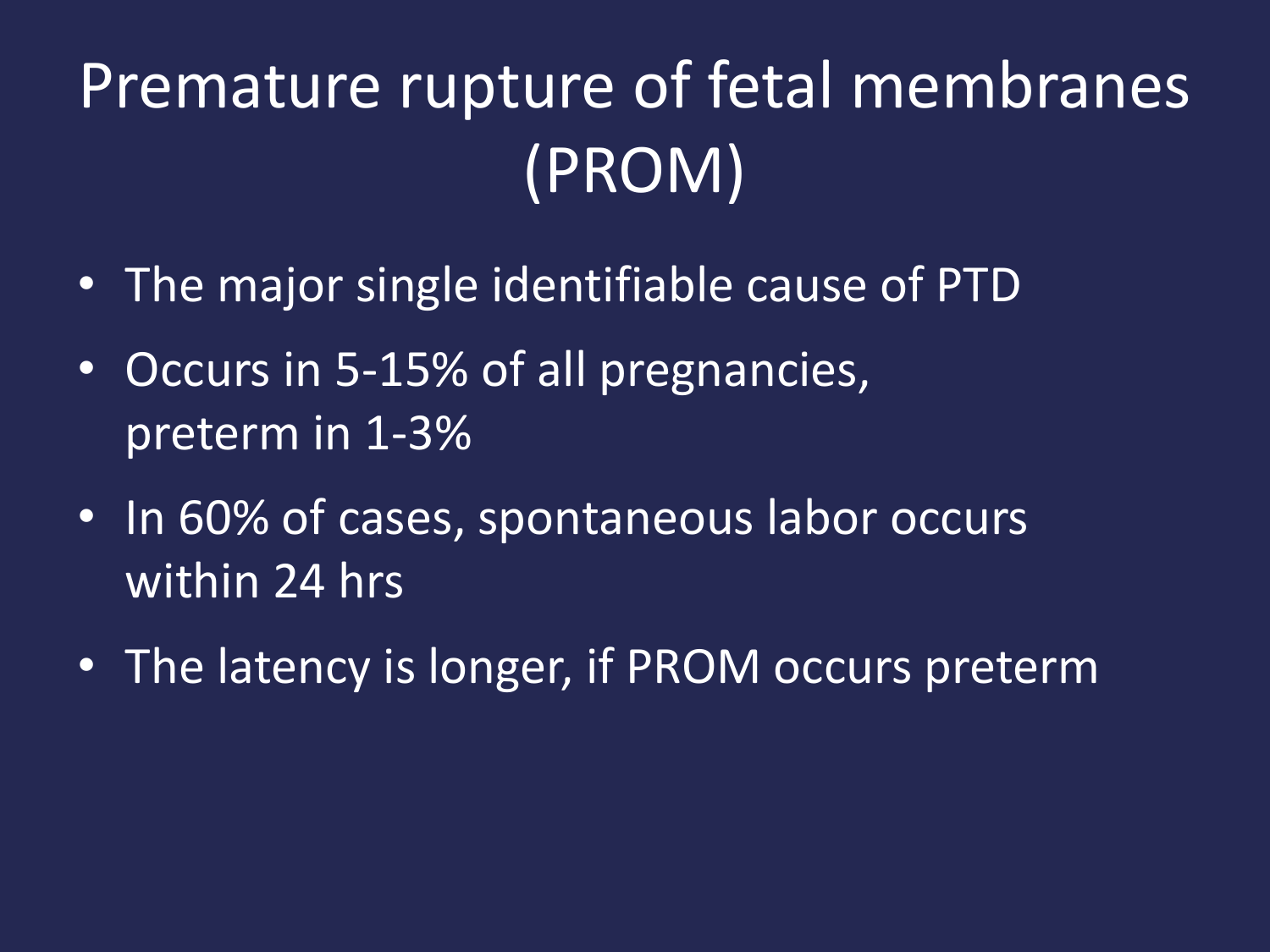## What may cause PROM?

- Infection
- Physiological changes in membranes
- Smoking
- Vaginal bleeding
- Previous PROM (recurrence 20%)
- Stress
- Low socio-economic status

However, often PROM **cannot be predicted**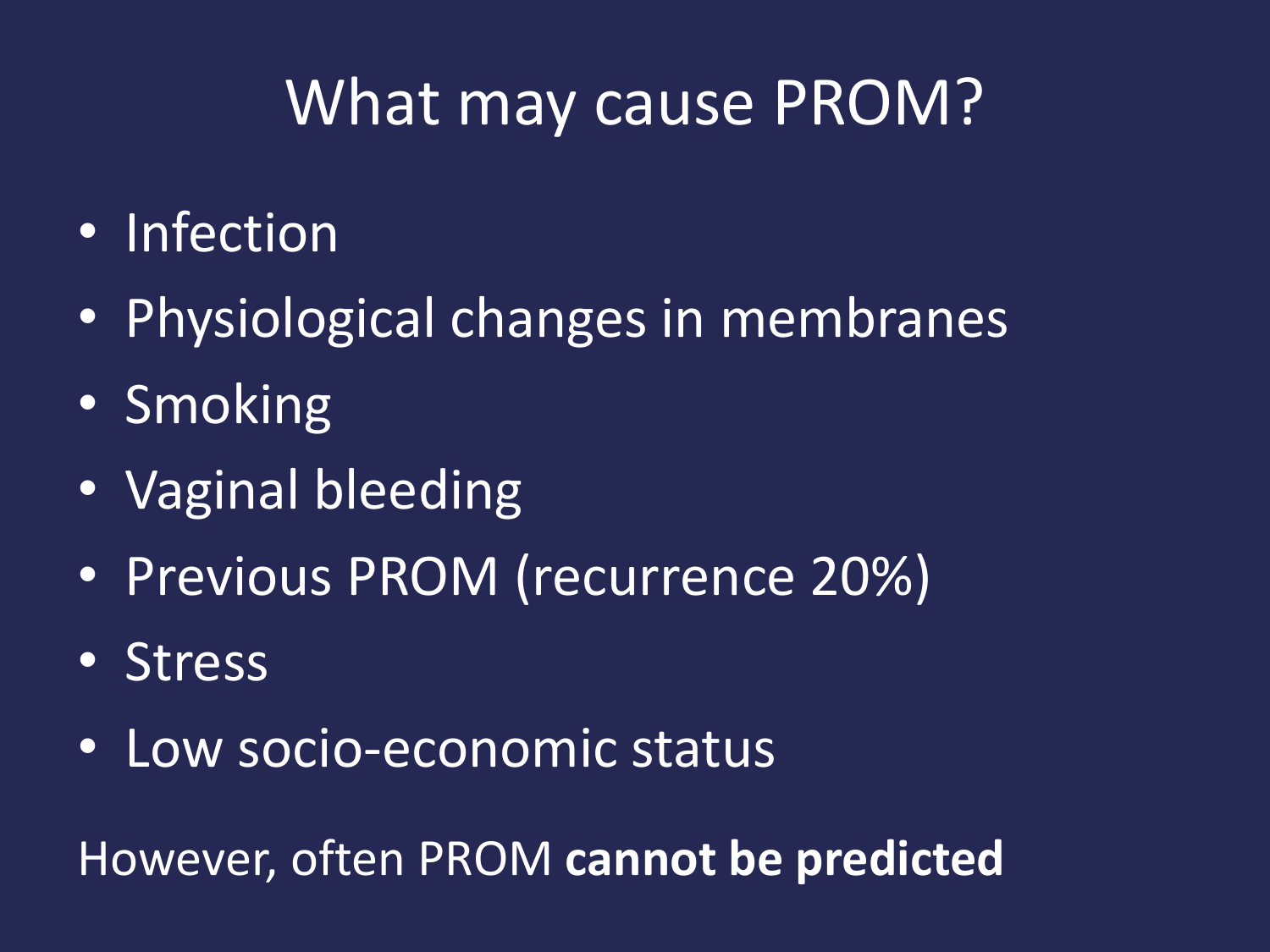## What makes PROM diagnosis difficult?

- The symptoms may be unclear or leakage may have stopped when the patient is examined
- The loss of fluid may be small yet, even a small rupture may cause complications.
- The traditional diagnostic methods are affected by several interfering factors
	- Bleeding, cervical mucus
	- Seminal fluid
	- Infections
	- Medication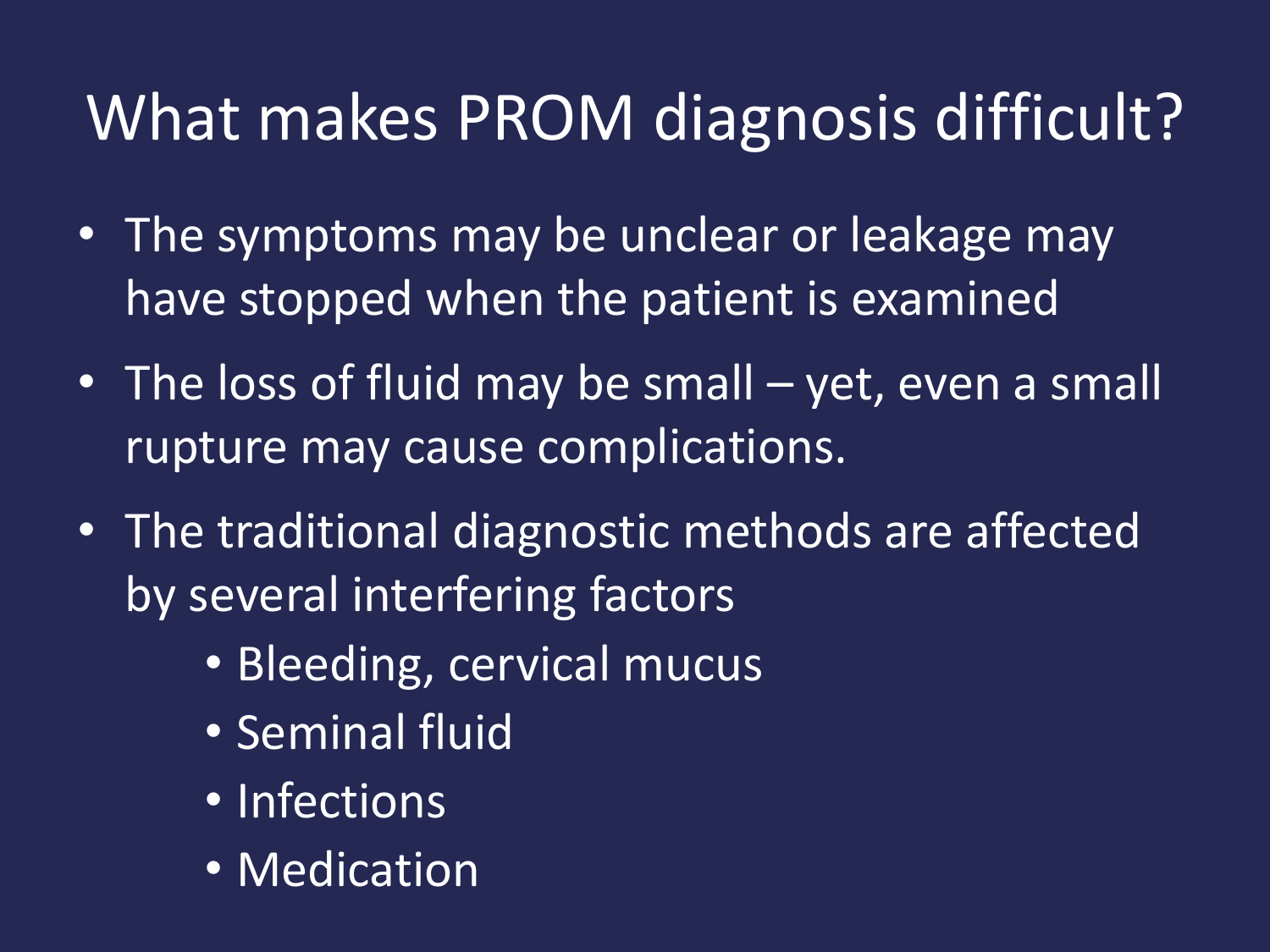## Traditional methods for PROM diagnosis

- Visualization of amniotic fluid in the posterior fornix or clear fluid passing from cervical canal = pooling AND
- Vaginal pH (=nitrazine test) AND
- Arborization (aka ferning, amniotic crystallization)
- Dye injection ("gold standard")
- Ultrasound, measuring amniotic fluid index, AFI

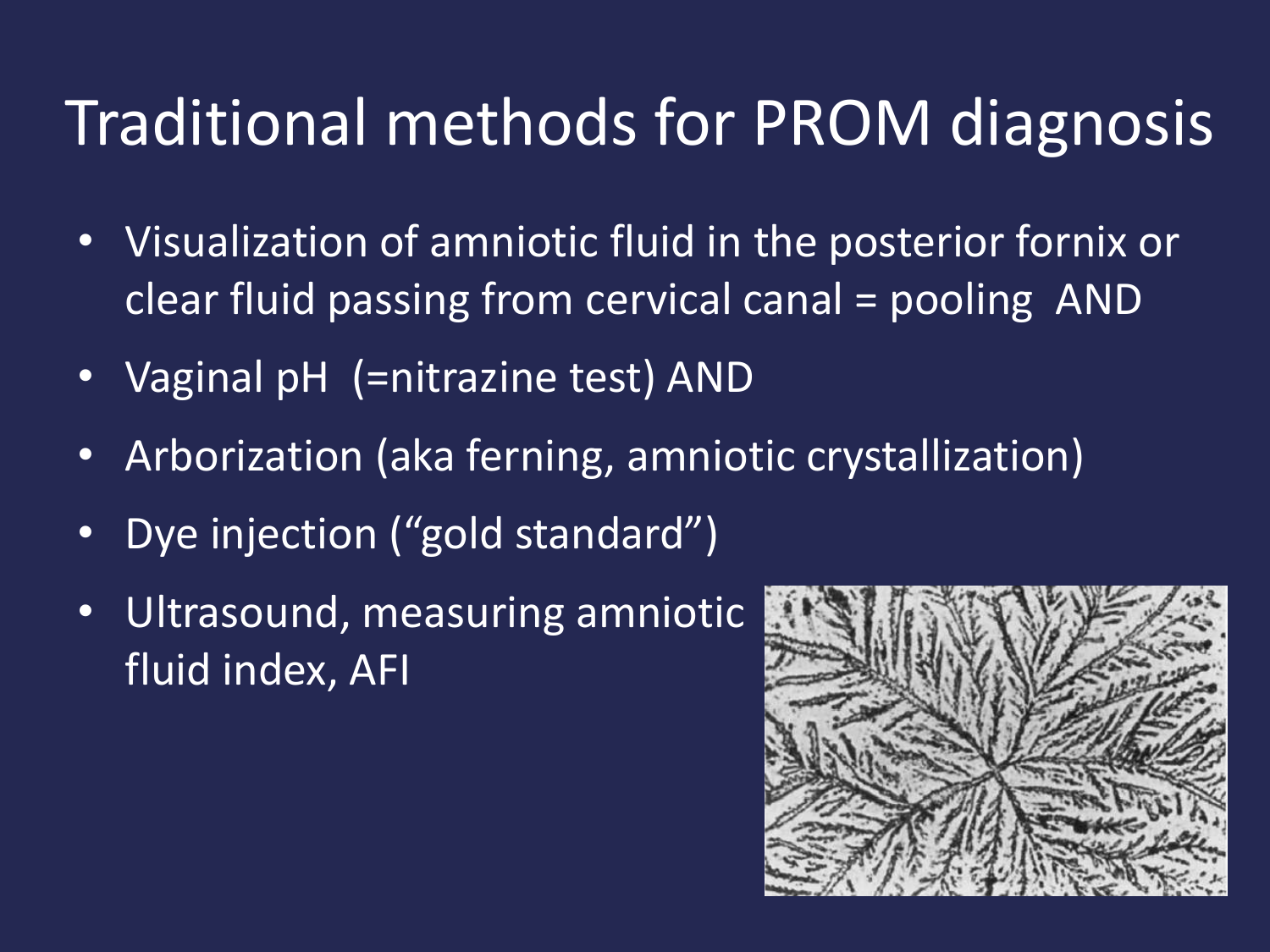## Limitations of the traditional methods

- Interfering factors affect the test results:
	- Bleeding, cervical mucus, intercourse, medication
- Accuracy may depend on GA
- Require a remarkable fluid loss
- Are invasive

Better diagnostic methods are necessary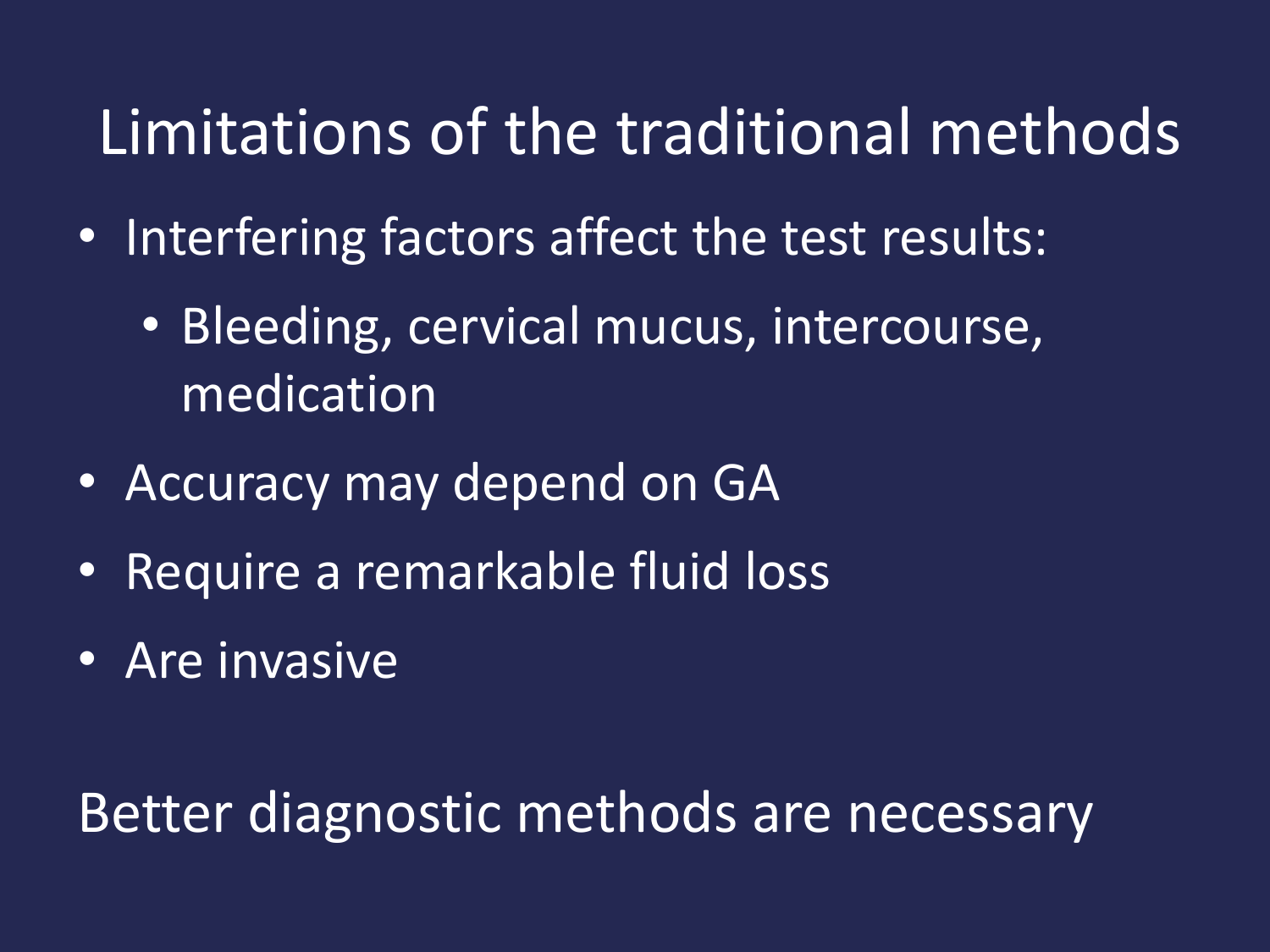### Requirements for an ideal method

- The test should **differentiate** between amniotic fluid and other vaginal fluids even when no fluid is visible at the time of examination
- It should have **minimal interference** and should work even after intercourse and on patients with vaginal bleeding. It should not be affected by intravaginal medications.
- The test should be **rapid** and **available** bed-side for 24 h a day.
- The test should be able to "see" the changes before they become clinically visible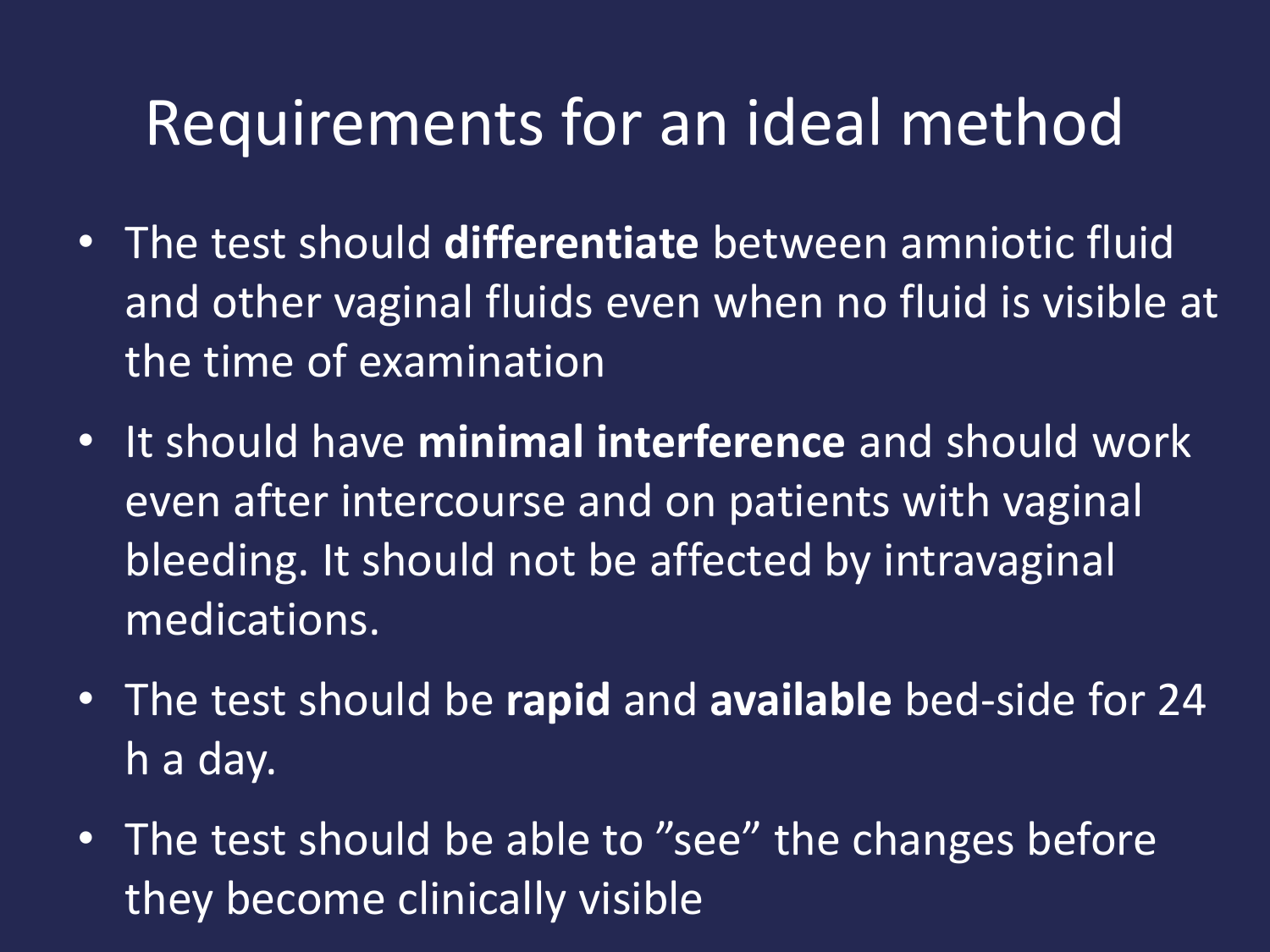# Insulin-like growth factor binding protein-1 (IGFBP-1)

- Originally called PP12 (placental protein-12)
- Early 80's: Found to be present in very high levels in amniotic fluid
- Mid 80's: Shown to originate from decidua
- Early 90's: Identified as an optimal PROM marker
- Late 90's: Different forms in AF and tissues – identified as a marker of PTD

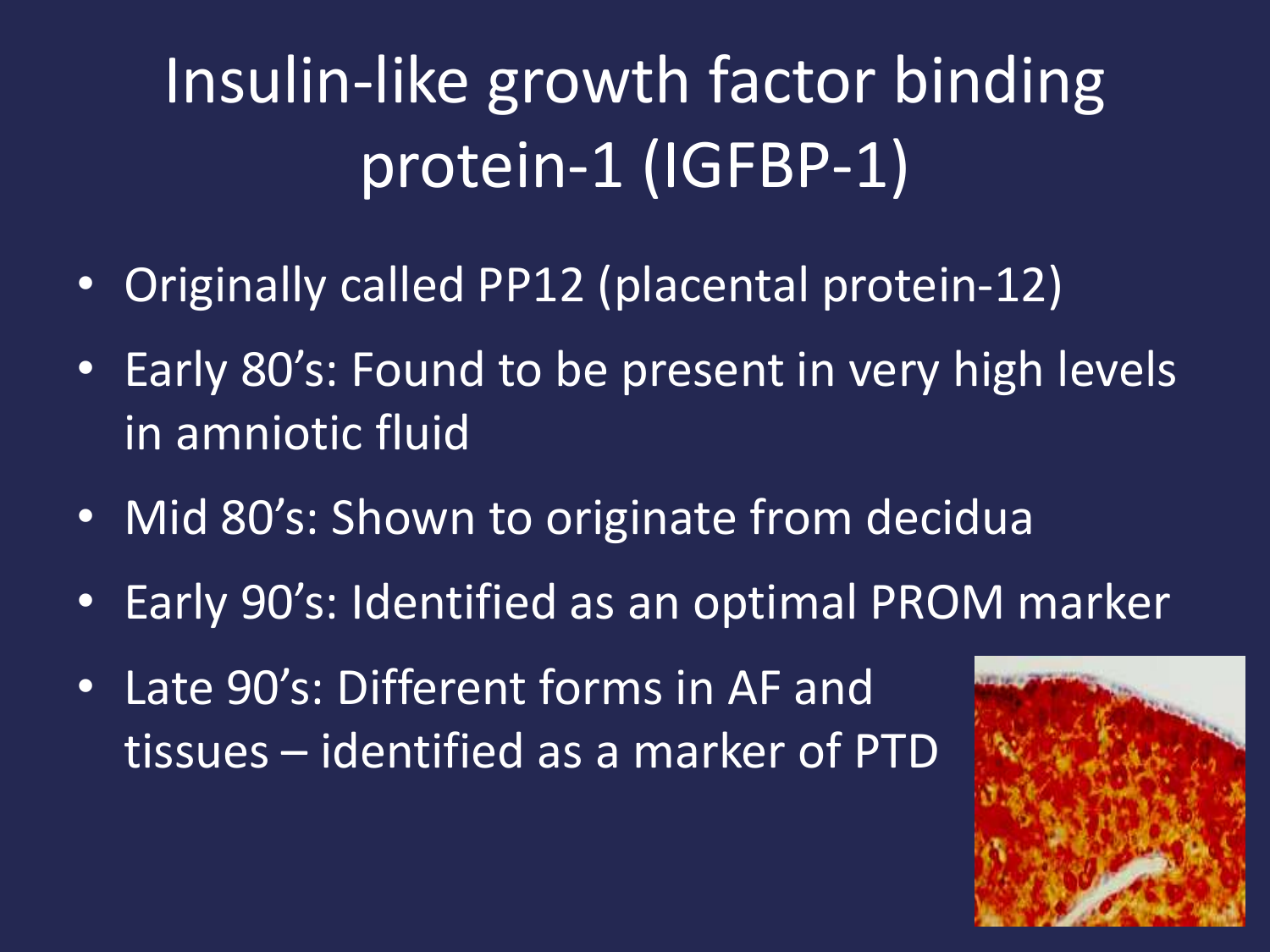### IGFBP-1 concentrations in body fluids

### IGFBP-1 levels in amniotic fluid rise in **early pregnancy and remain high until term**. 1



Concentrations in body fluids:<sup>2</sup>

- Serum (in pregnancy) 58-600 µg/l
- **Amniotic fluid 10.000 - 350.000 µg/l**
- Undetectable in seminal plasma and urine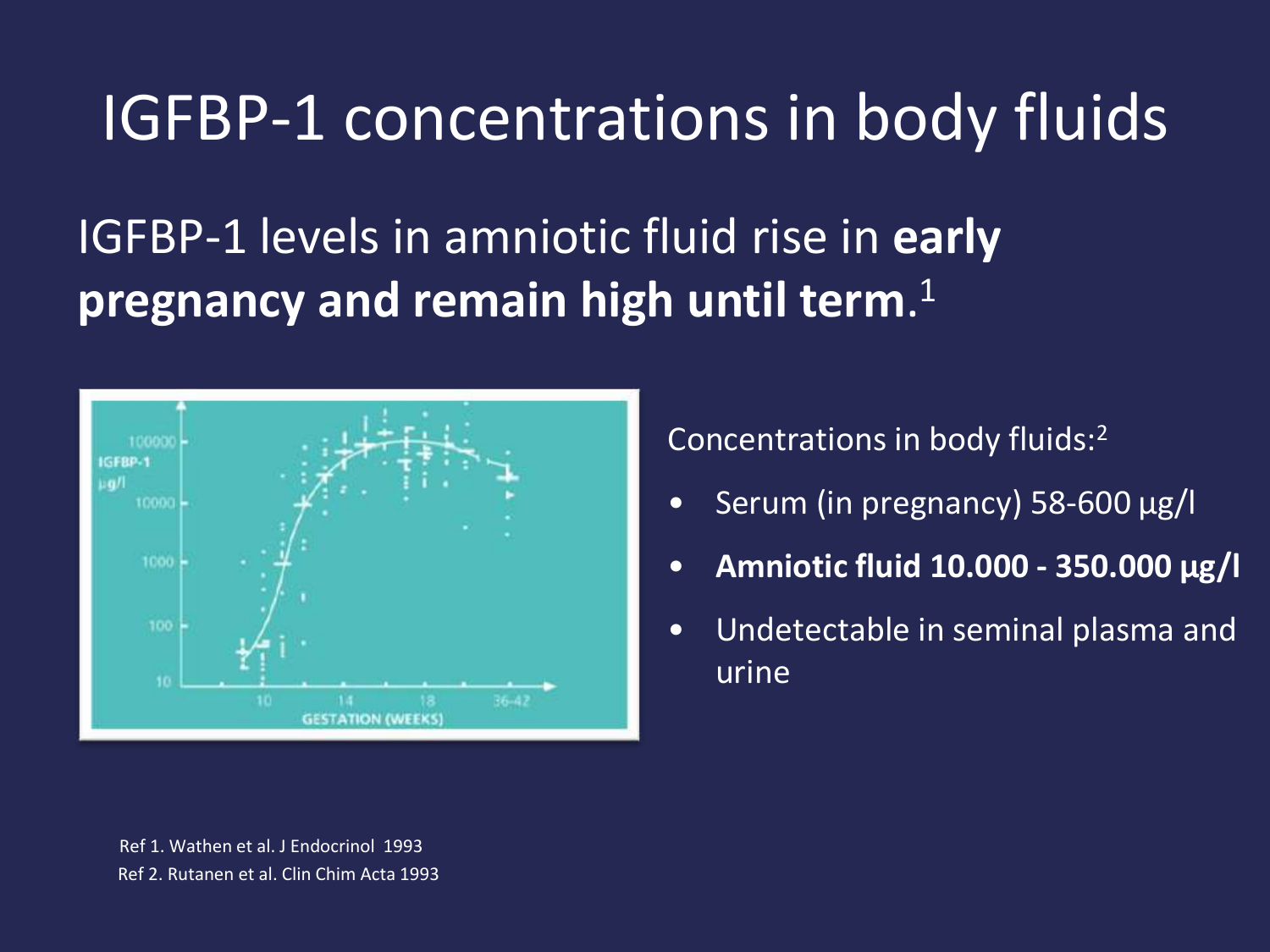# Principle of the Actim PROM test – detection of amniotic fluid

- Produced by the decidual cells
- Exists in large amounts in amniotic fluid
- Not present in vaginal secretions
- In PROM, amniotic fluid leaks into the vagina





### Detection of IGFBP-1 indicates rupture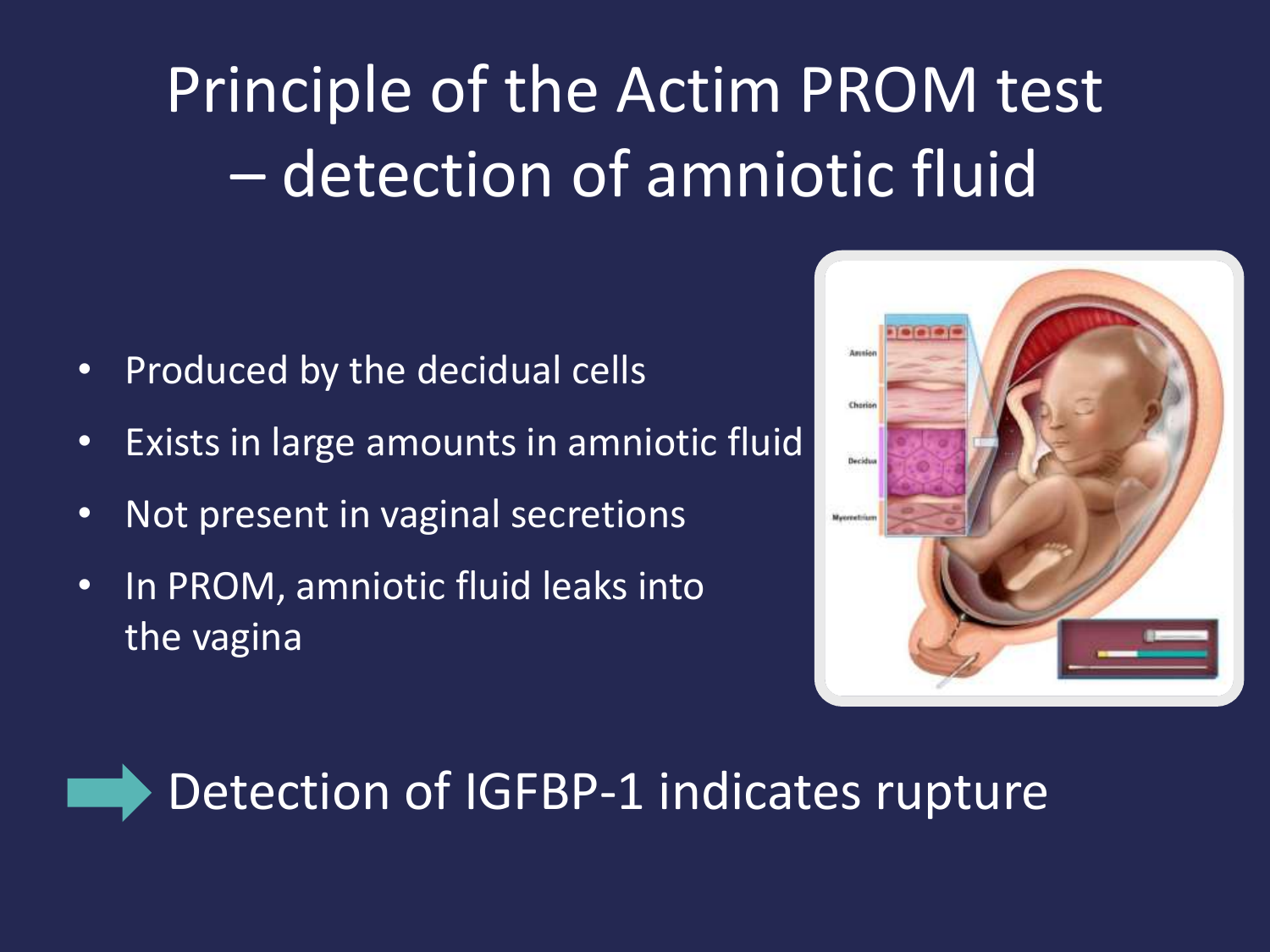## IGFBP-1 - a protein with many forms

- IGFBP-1 has different forms that exist in different tissues
- Different forms are released in different conditions
- An accurate test needs to distinguish these forms
- This can be achieved by different monoclonal antibodies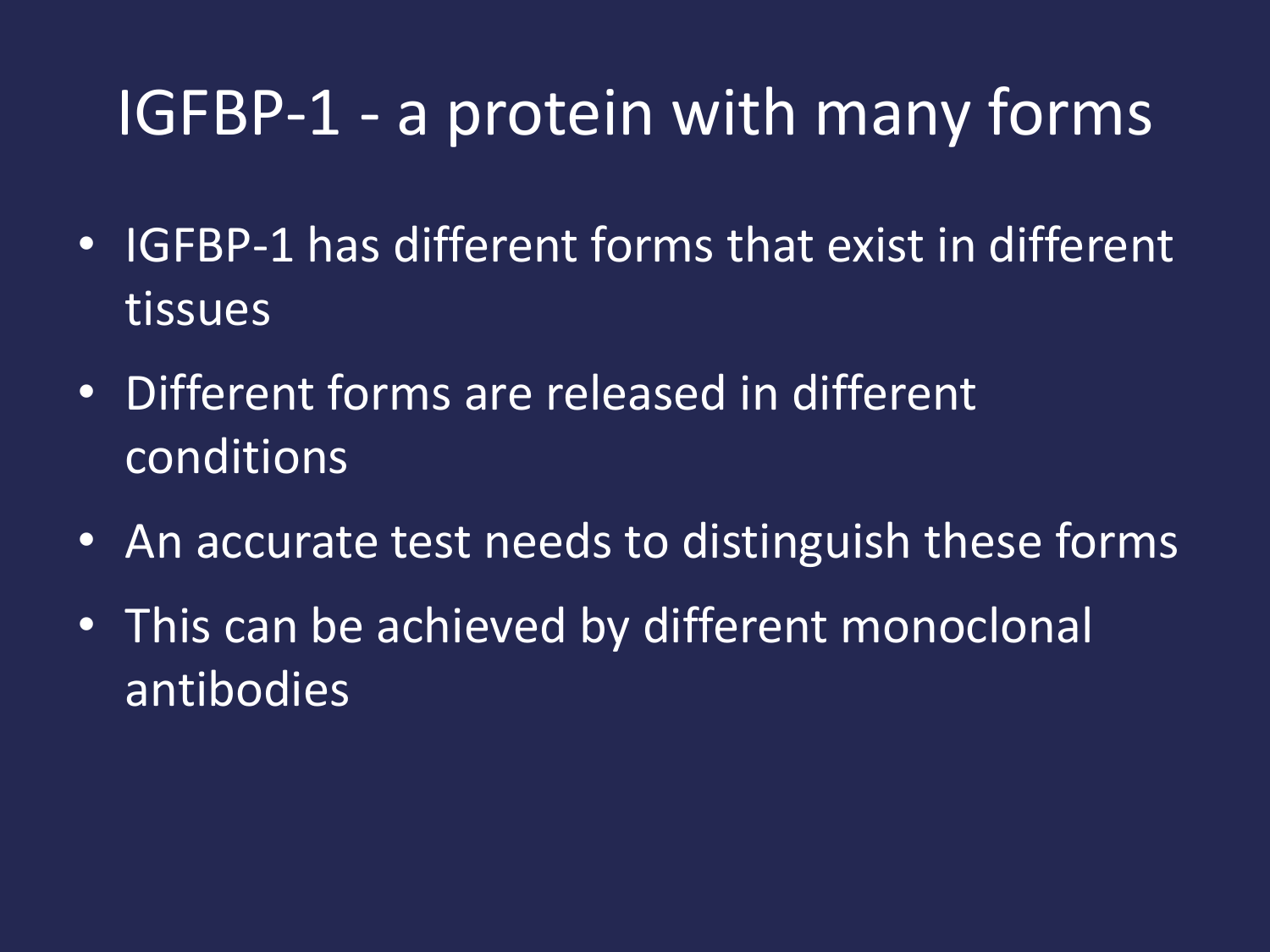Monoclonal antibodies Mab 6305 and 6303 (Medix Biochemica, Finland) detect different phosphorylation patterns of IGFBP-1



Mab

6303

- 1 decidua
- 2 decidua and alkaline phosphatase
- 3 decidua
- 4 amniotic fluid

 The tissue form, also predominating in blood is **not detected** by the key antibody of the PROM test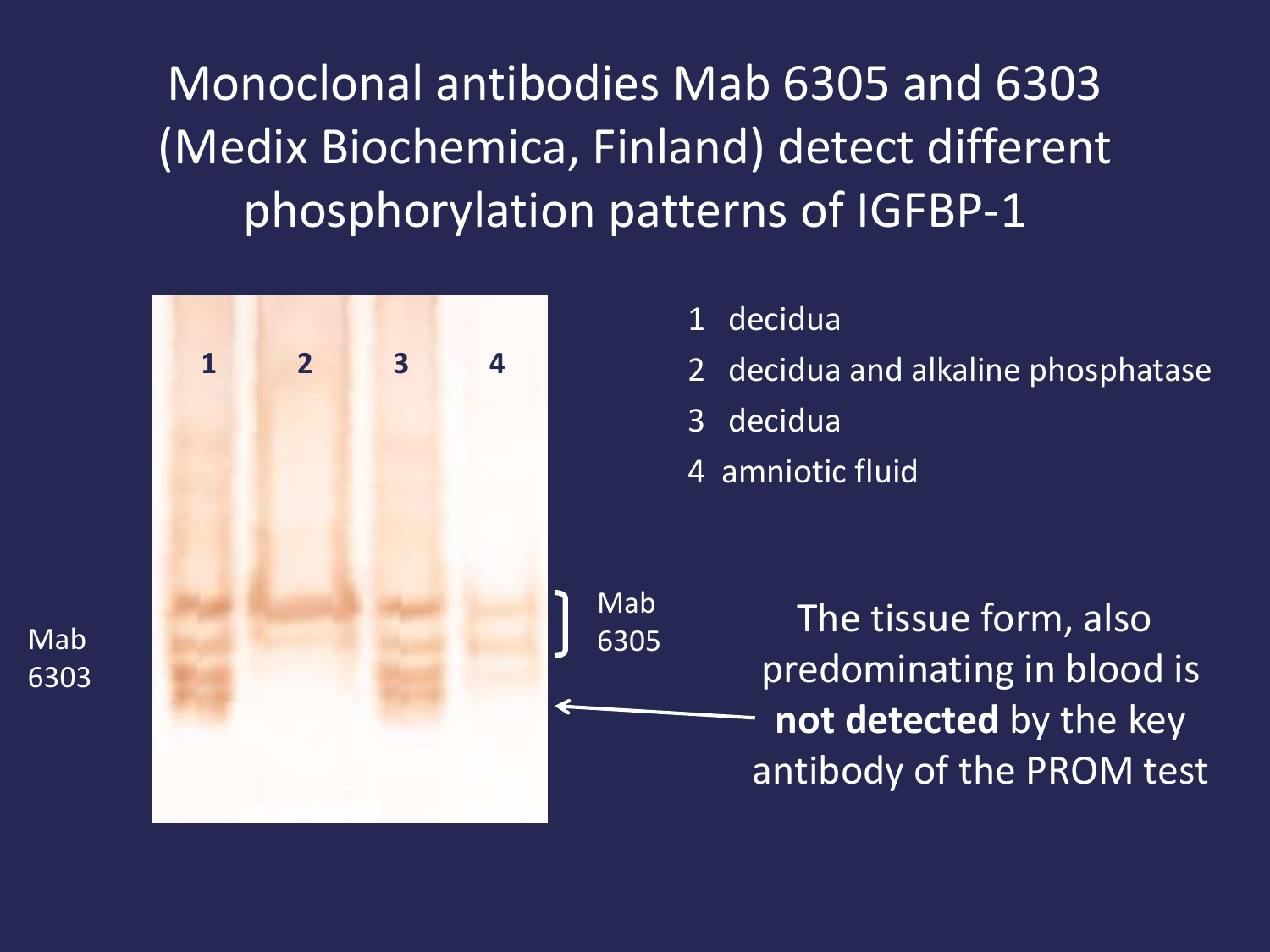# Different forms of IGFBP-1 - a pathway to another clinical application

#### **Highly** phosphorylated forms

- Are located in **decidual cells** and **in whole blood**
- Indicate changes in chorio-decidual interface

#### **Less** phosphorylated forms

- are located in **amniotic fluid**
- **Identify membrane rupture**

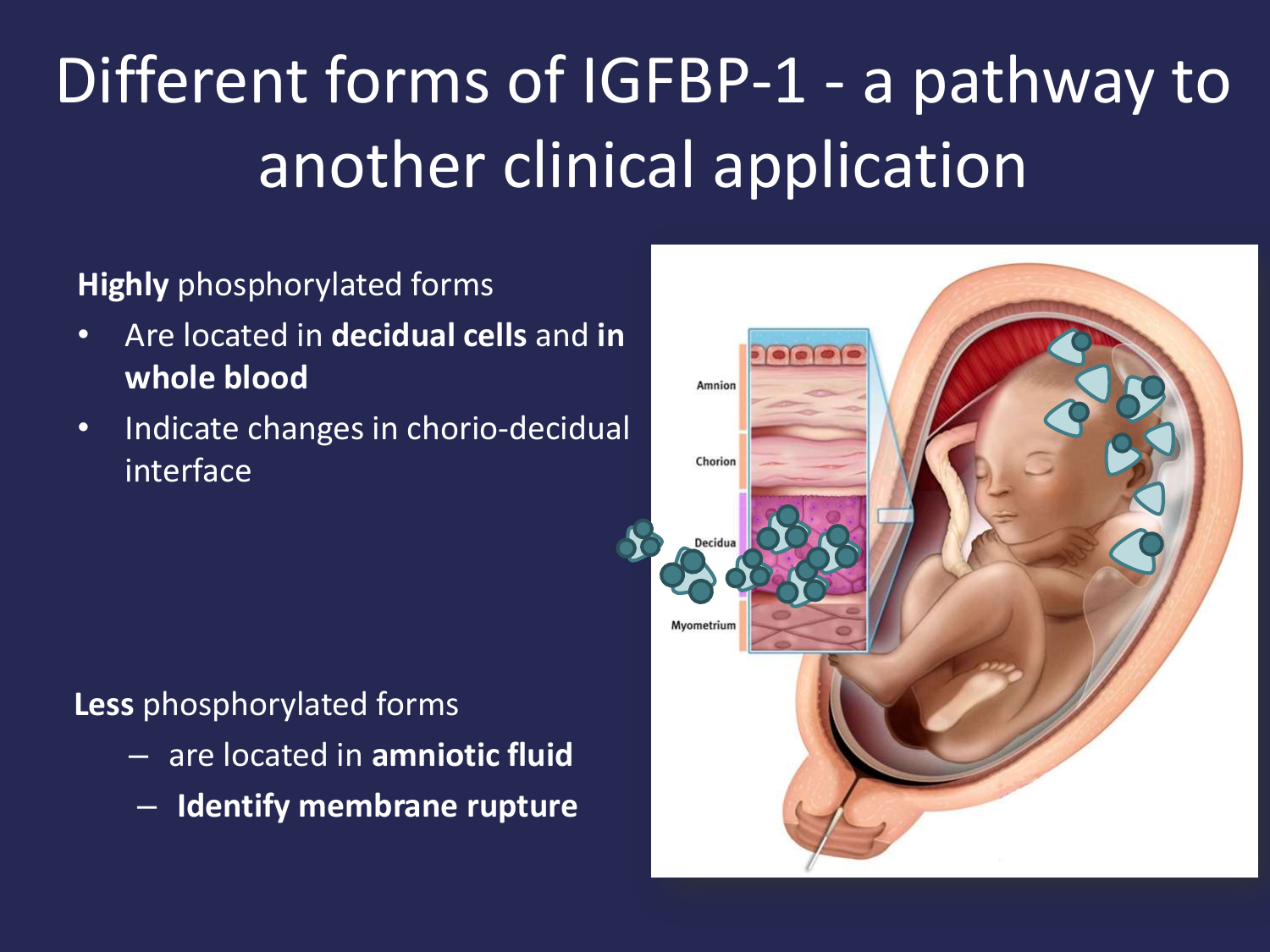Principle of the Actim Partus test: Detecting phIGFBP-1 in cervical fluid

When there are clinically significant changes in fetal membranes (e.g. due to contractions)

- Decidua and chorion start to detach
- Decidual cells are damaged
- Decidual proteins (including phIGFBP-1)

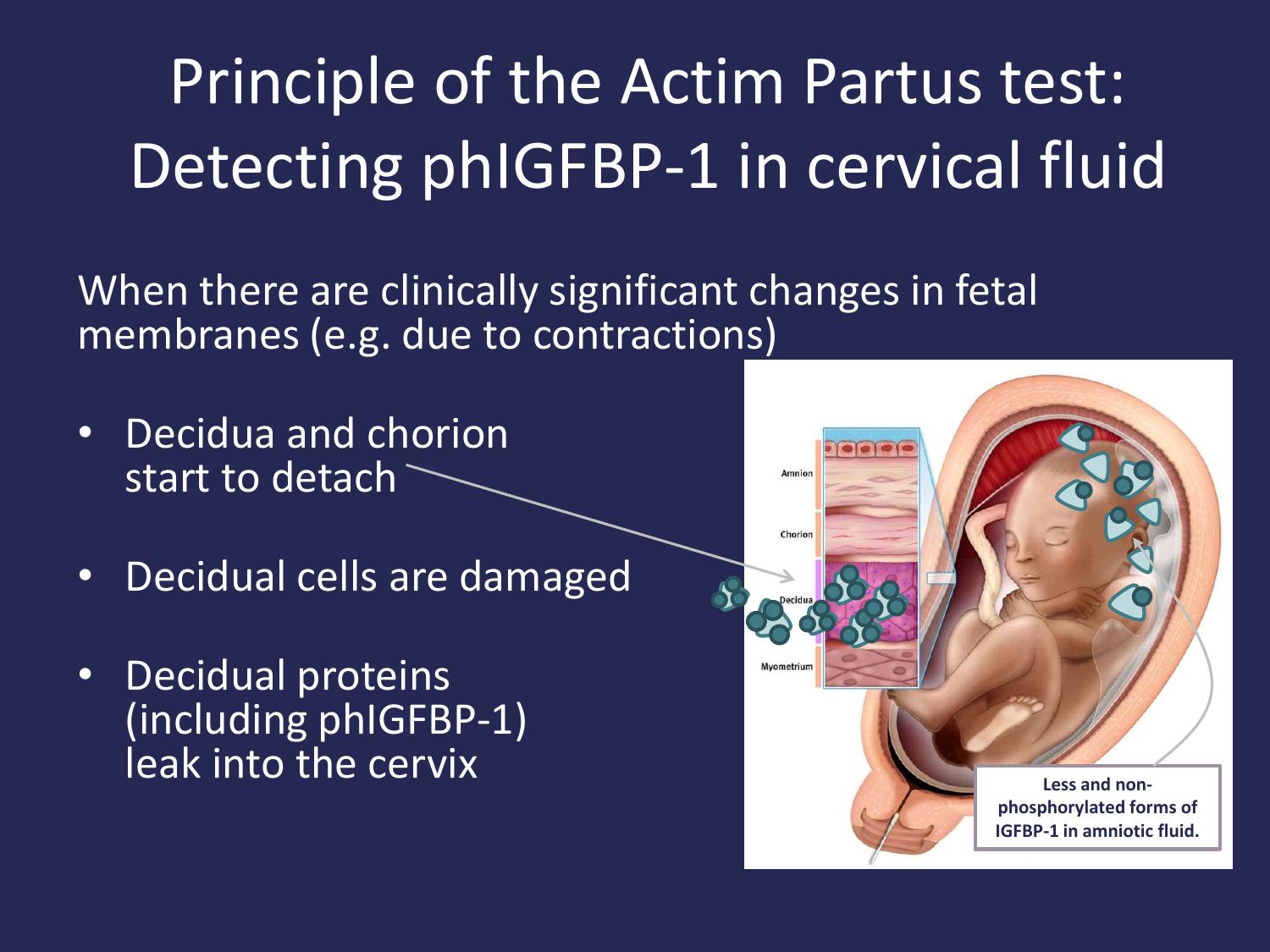## Tissue form of IGFBP-1 in early pregnancy



Ref. 1, Rahkonen et al. BJOG 2008 Ref. 2, Kekki et al. Acta Obstet Gynecol Scand 2001

- phIGFBP-1 protein is located in decidual cells. Before fetal membranes fuse completely (1st and 2nd trimester), phIGFBP-1 can leak into the cervix.
- By **week 22**, the fetal membranes have completely fused. This prevents phIGFBP-1 from leaking into the cervix.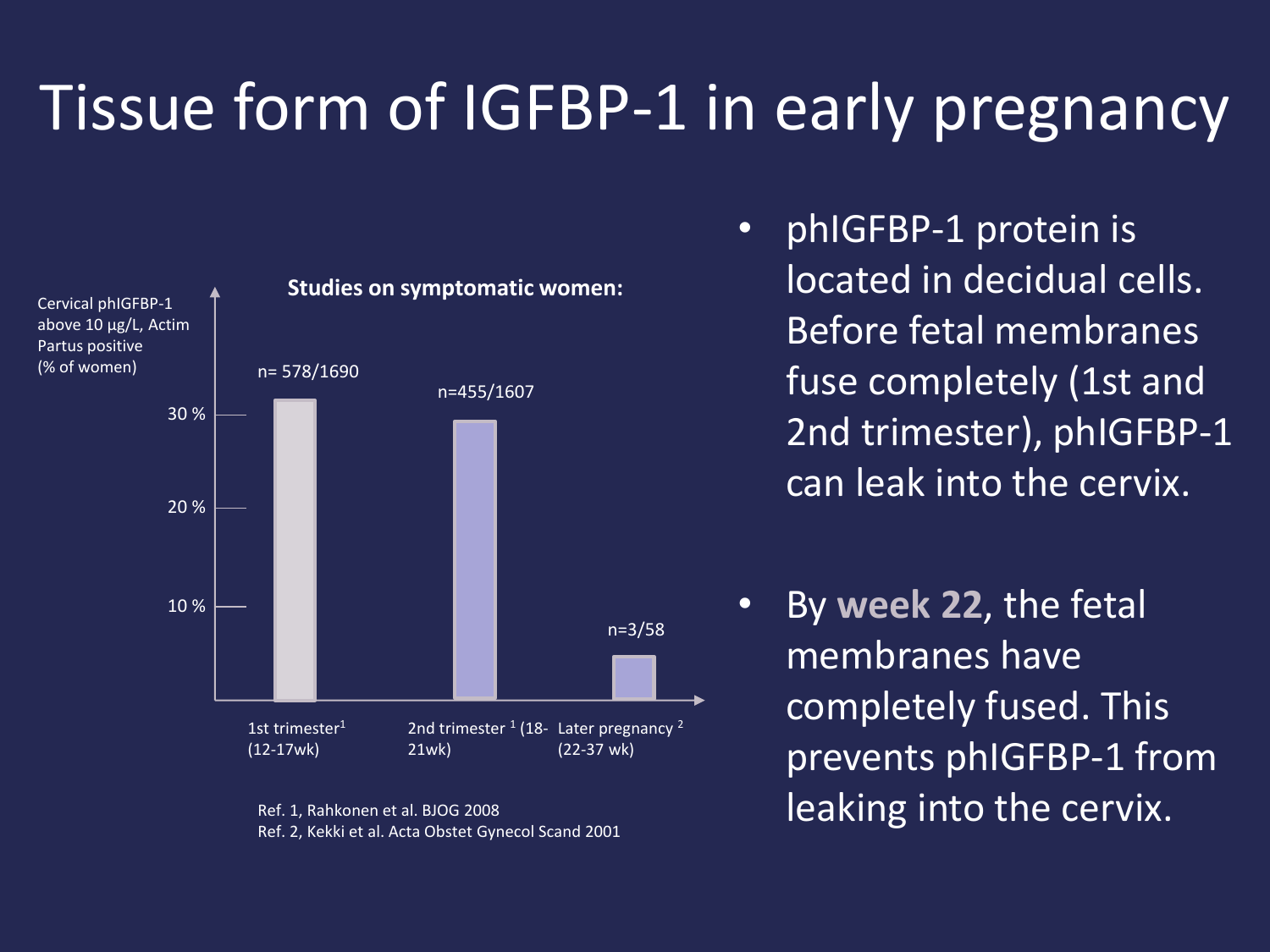## Why is it necessary to use two tests?

- The management of patients is different if they have ruptured membranes, or if they have an increased risk of PTD.
- If a test can distinguish between these two conditions, correct management can be done.
- Actim PROM and Actim Partus tests provide this possibility